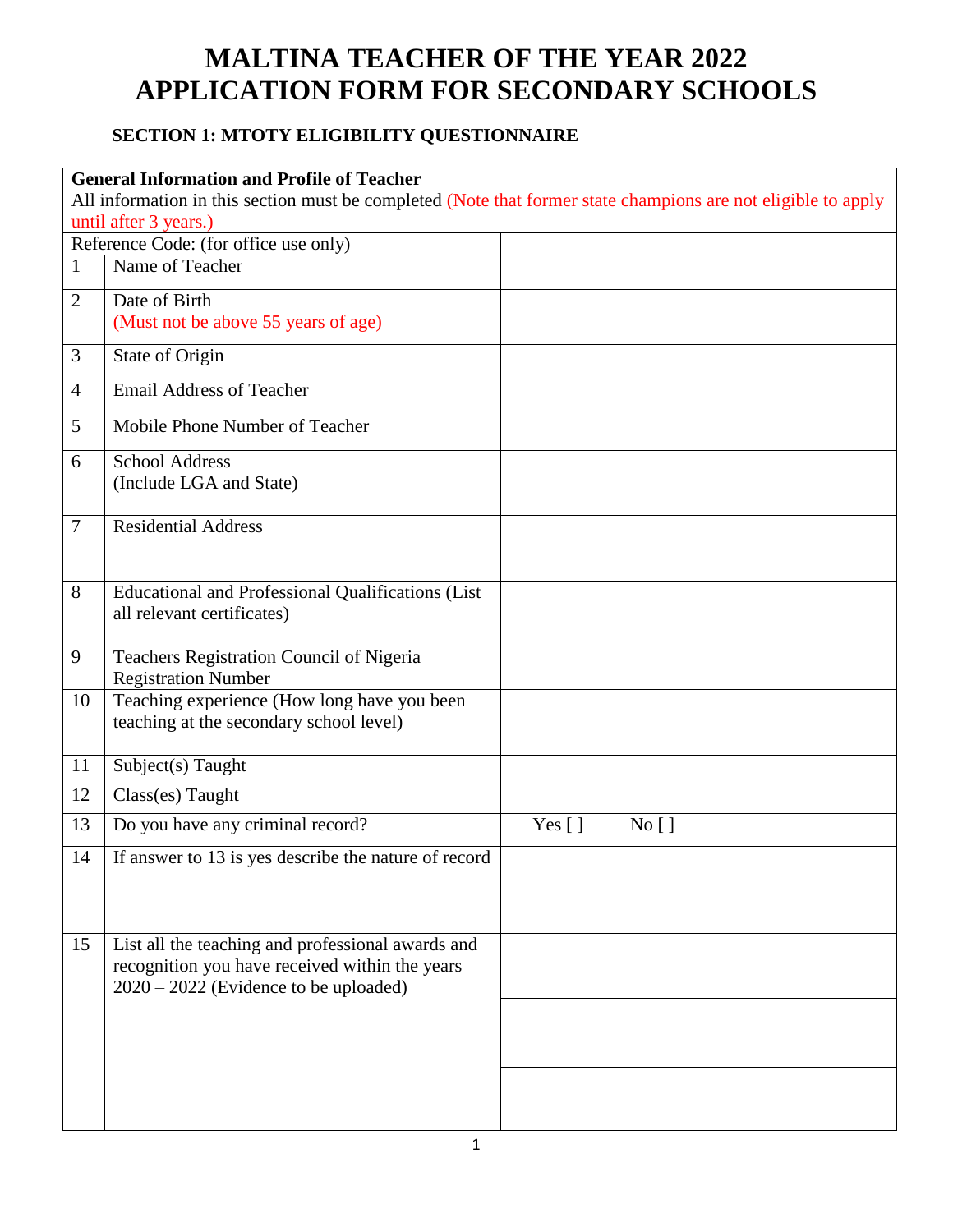| Development Goals. Identify a concept you will teach your students for 40 minutes that will address |
|-----------------------------------------------------------------------------------------------------|
|                                                                                                     |
|                                                                                                     |
|                                                                                                     |
|                                                                                                     |
|                                                                                                     |
|                                                                                                     |
|                                                                                                     |
|                                                                                                     |
|                                                                                                     |
|                                                                                                     |
|                                                                                                     |
|                                                                                                     |
|                                                                                                     |
|                                                                                                     |
|                                                                                                     |
|                                                                                                     |
|                                                                                                     |
|                                                                                                     |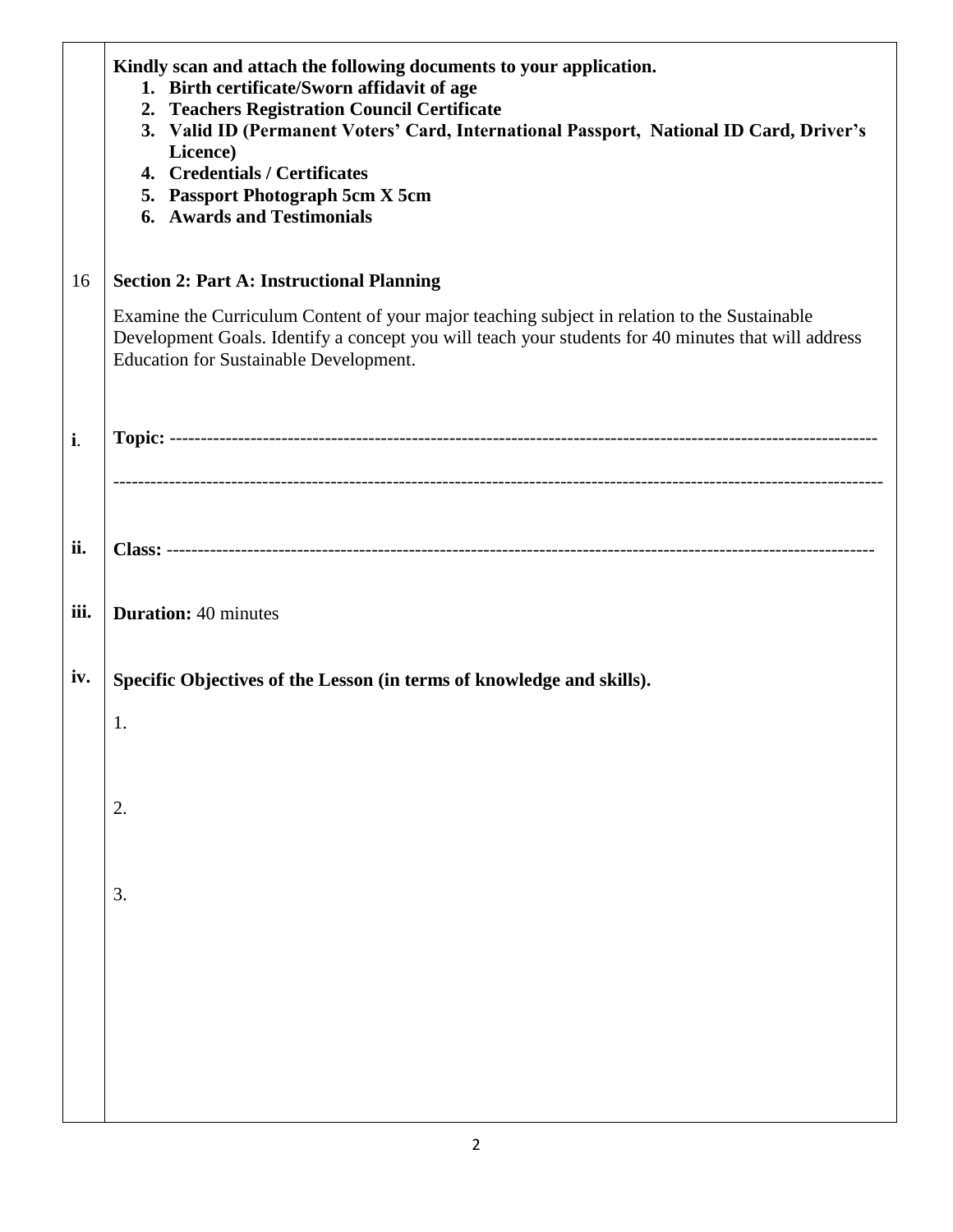| $\mathbf{v}$ | <b>Delivery Method</b>                                                                               |
|--------------|------------------------------------------------------------------------------------------------------|
|              |                                                                                                      |
|              | Describe the method (s) you will use to achieve the 3 Specific Objectives mentioned in (iv). Provide |
|              | Justification for your choice of method.                                                             |
|              |                                                                                                      |
|              |                                                                                                      |
|              |                                                                                                      |
|              |                                                                                                      |
|              |                                                                                                      |
|              |                                                                                                      |
|              |                                                                                                      |
|              |                                                                                                      |
|              |                                                                                                      |
|              |                                                                                                      |
|              |                                                                                                      |
|              |                                                                                                      |
|              |                                                                                                      |
|              |                                                                                                      |
|              |                                                                                                      |
|              |                                                                                                      |
|              |                                                                                                      |
|              |                                                                                                      |
|              |                                                                                                      |
|              |                                                                                                      |
|              |                                                                                                      |
|              |                                                                                                      |
|              |                                                                                                      |
|              |                                                                                                      |
|              |                                                                                                      |
|              |                                                                                                      |
|              |                                                                                                      |
|              |                                                                                                      |
|              |                                                                                                      |
|              |                                                                                                      |
|              |                                                                                                      |
|              |                                                                                                      |
|              |                                                                                                      |
|              |                                                                                                      |
|              |                                                                                                      |
|              |                                                                                                      |
|              |                                                                                                      |
|              |                                                                                                      |
|              |                                                                                                      |
|              |                                                                                                      |
|              |                                                                                                      |
|              |                                                                                                      |
|              |                                                                                                      |
|              |                                                                                                      |
|              |                                                                                                      |
|              |                                                                                                      |
|              |                                                                                                      |
|              |                                                                                                      |
|              |                                                                                                      |
|              |                                                                                                      |
|              |                                                                                                      |
|              |                                                                                                      |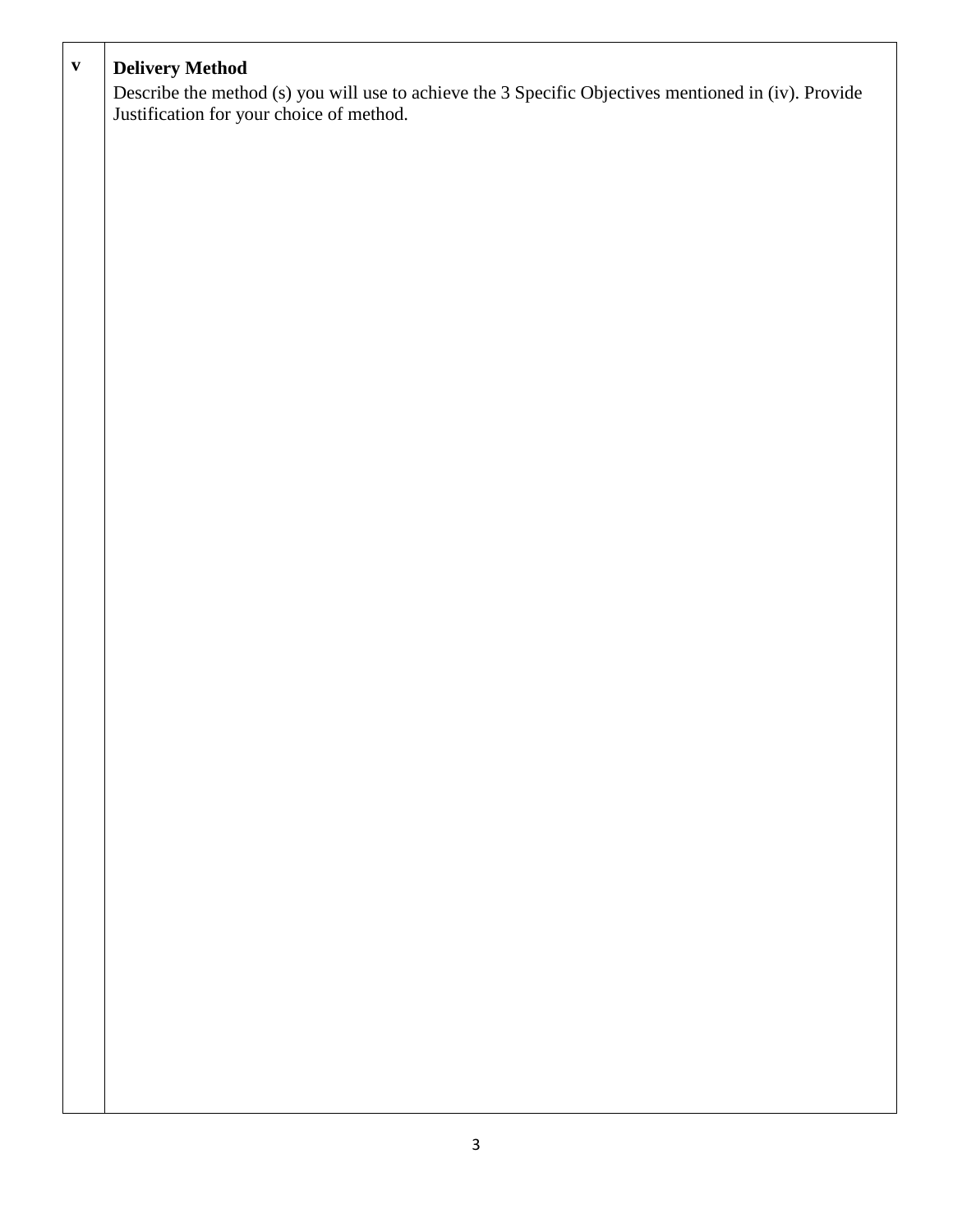| vi | <b>Class Activities</b><br>Describe in details the class activities that you planned to engage the students with. |
|----|-------------------------------------------------------------------------------------------------------------------|
|    |                                                                                                                   |
|    |                                                                                                                   |
|    |                                                                                                                   |
|    |                                                                                                                   |
|    |                                                                                                                   |
|    |                                                                                                                   |
|    |                                                                                                                   |
|    |                                                                                                                   |
|    |                                                                                                                   |
|    |                                                                                                                   |
|    |                                                                                                                   |
|    |                                                                                                                   |
|    |                                                                                                                   |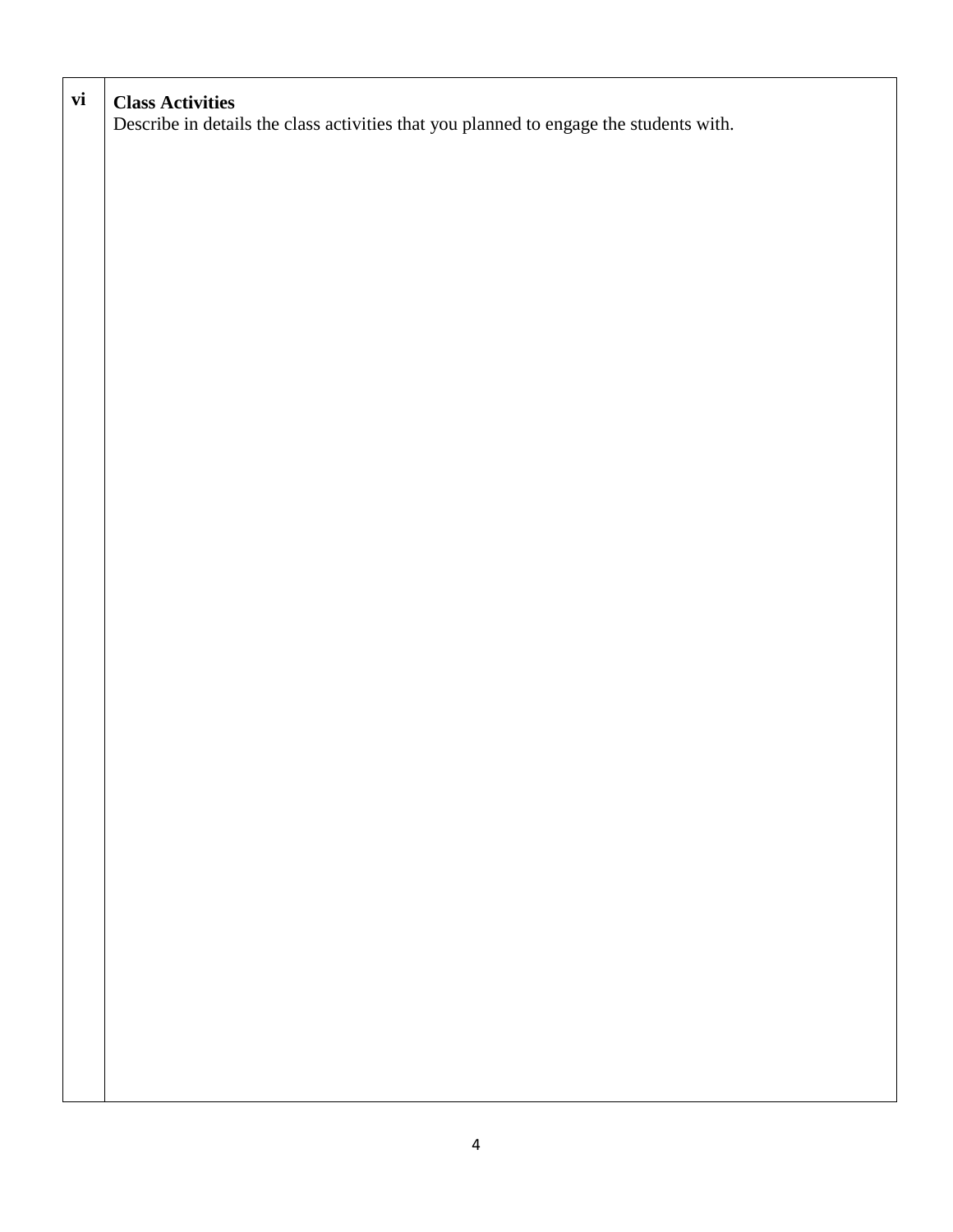| vii  | List all the resources you intend to use for the lesson and how you will utilize them.                     |
|------|------------------------------------------------------------------------------------------------------------|
| viii | How would you measure learning outcomes of the students vis $-$ a $-$ vis the instructional<br>objectives. |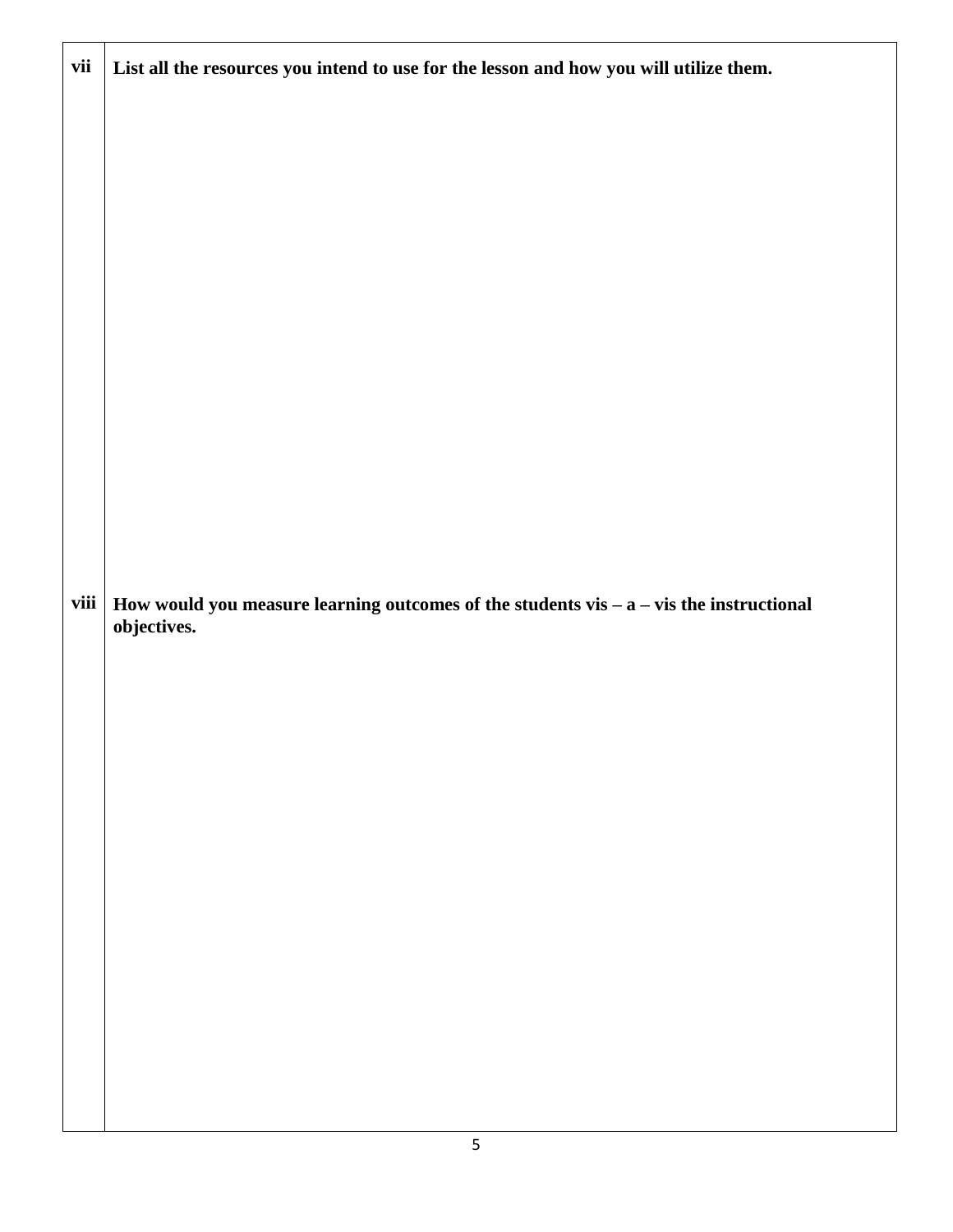| i <b>x</b>  | Mention some of the challenges that you may encounter in planning, delivery, evaluation and<br>ensuring sustainability. |
|-------------|-------------------------------------------------------------------------------------------------------------------------|
|             |                                                                                                                         |
|             |                                                                                                                         |
|             |                                                                                                                         |
|             |                                                                                                                         |
|             |                                                                                                                         |
|             |                                                                                                                         |
|             |                                                                                                                         |
| $\mathbf X$ | List the follow-up activities you will give your students to ensure that learning continues outside<br>the classroom.   |
|             |                                                                                                                         |
|             |                                                                                                                         |
|             |                                                                                                                         |
|             |                                                                                                                         |
|             |                                                                                                                         |
|             |                                                                                                                         |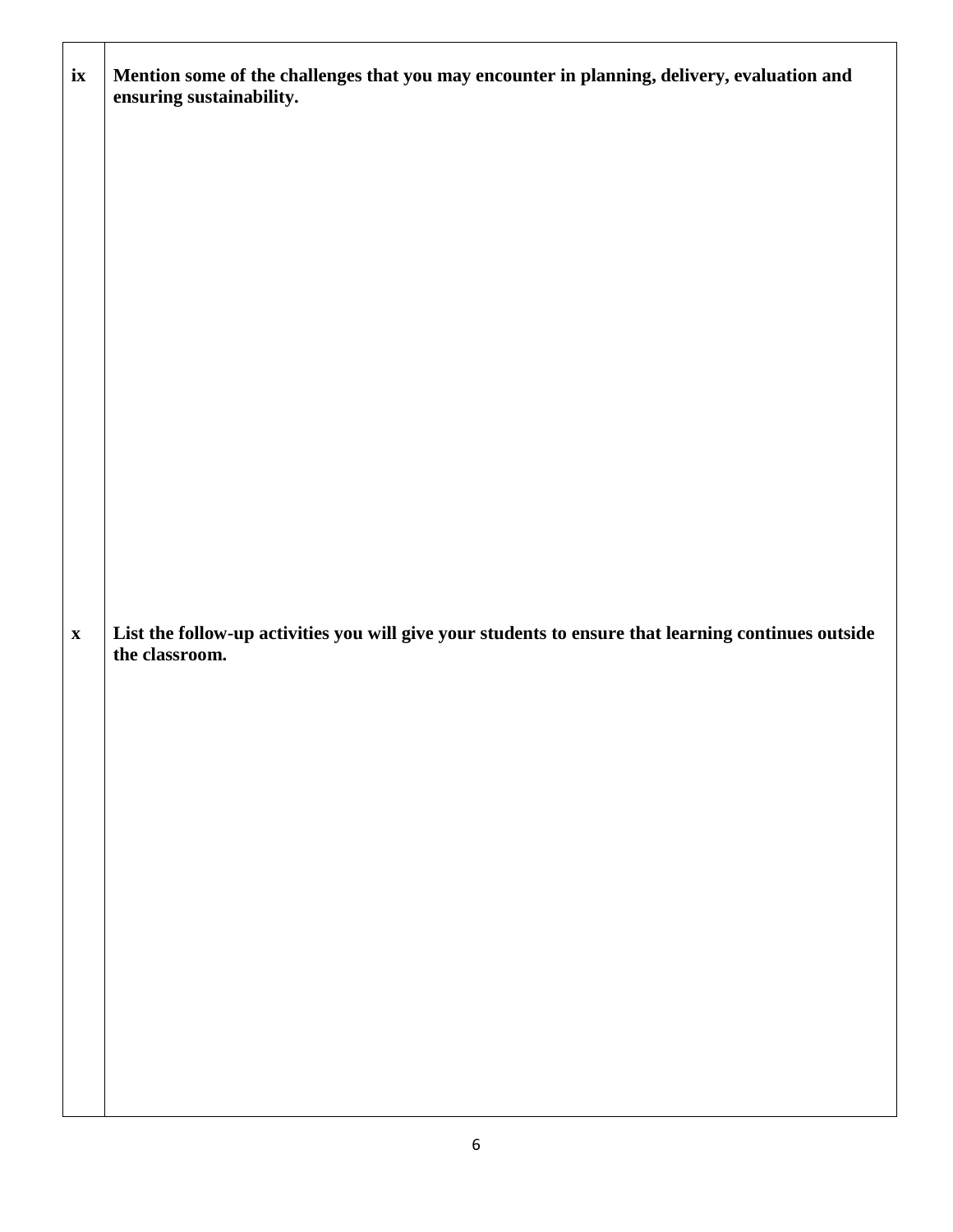| xi | If you were to teach this lesson during a pandemic what measures will you put in place to ensure<br>sustainability?                                                                                                                           |
|----|-----------------------------------------------------------------------------------------------------------------------------------------------------------------------------------------------------------------------------------------------|
|    |                                                                                                                                                                                                                                               |
|    |                                                                                                                                                                                                                                               |
|    |                                                                                                                                                                                                                                               |
|    |                                                                                                                                                                                                                                               |
|    |                                                                                                                                                                                                                                               |
|    |                                                                                                                                                                                                                                               |
|    | <b>Section 2: Part B</b>                                                                                                                                                                                                                      |
|    |                                                                                                                                                                                                                                               |
| 17 | <b>Instructional Delivery</b><br>There has been changes in emphasis in instructional delivery brought about by $\text{COVID} - 19$ pandemic.<br>Briefly describe two of these changes. How have you utilized these in teaching your students? |
|    |                                                                                                                                                                                                                                               |
|    |                                                                                                                                                                                                                                               |
|    |                                                                                                                                                                                                                                               |
|    |                                                                                                                                                                                                                                               |
|    |                                                                                                                                                                                                                                               |
|    |                                                                                                                                                                                                                                               |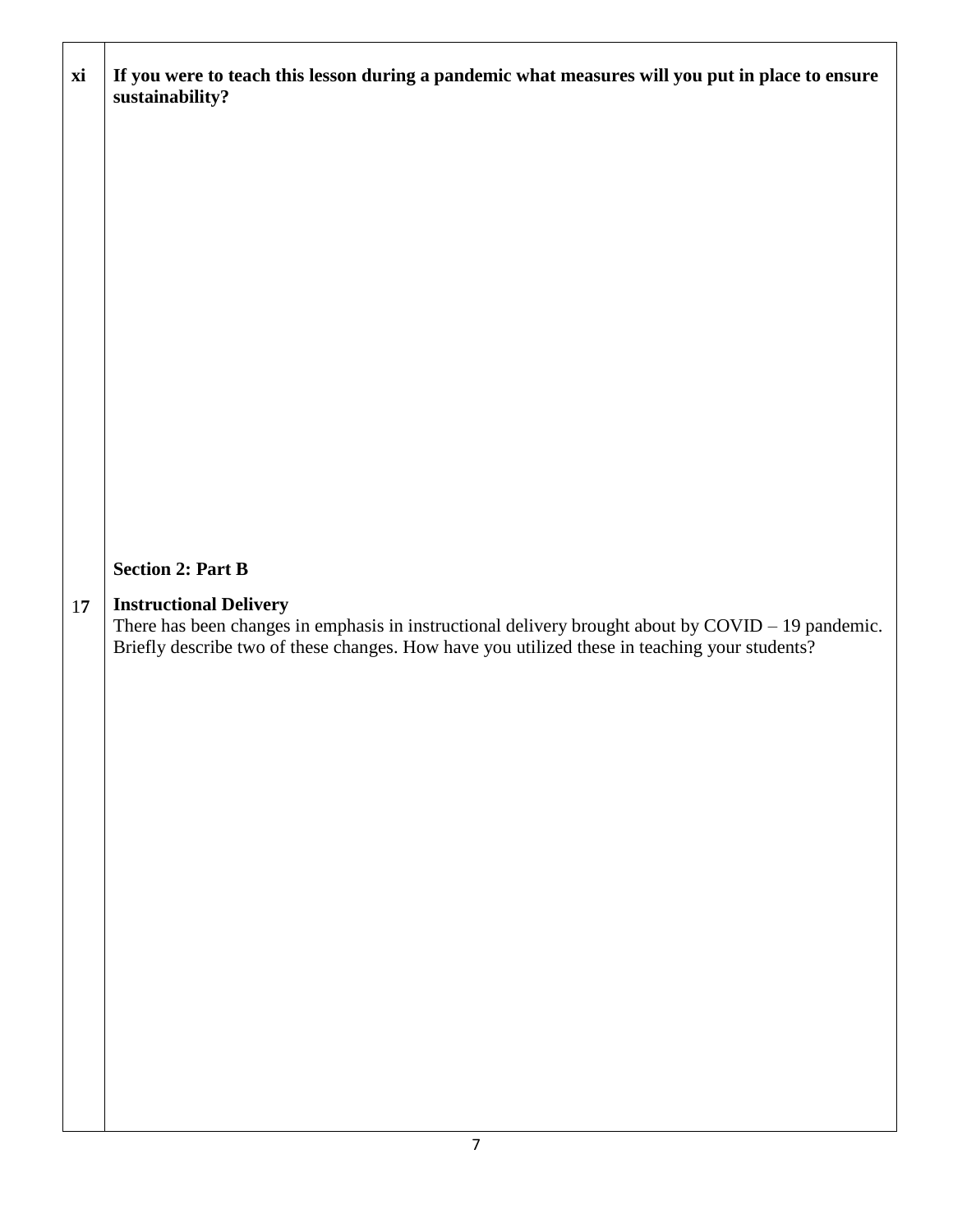| 18. | <b>Peace Education</b><br>In a typical lesson that you teach in your major teaching subject explain two ways in which elements of<br>Peace Education can be incorporated. |
|-----|---------------------------------------------------------------------------------------------------------------------------------------------------------------------------|
| 19. | <b>Discipline and Classroom Management.</b><br>How do you manage unruly behaviour in your class so that discipline is maintained?                                         |
|     |                                                                                                                                                                           |
|     |                                                                                                                                                                           |
|     |                                                                                                                                                                           |